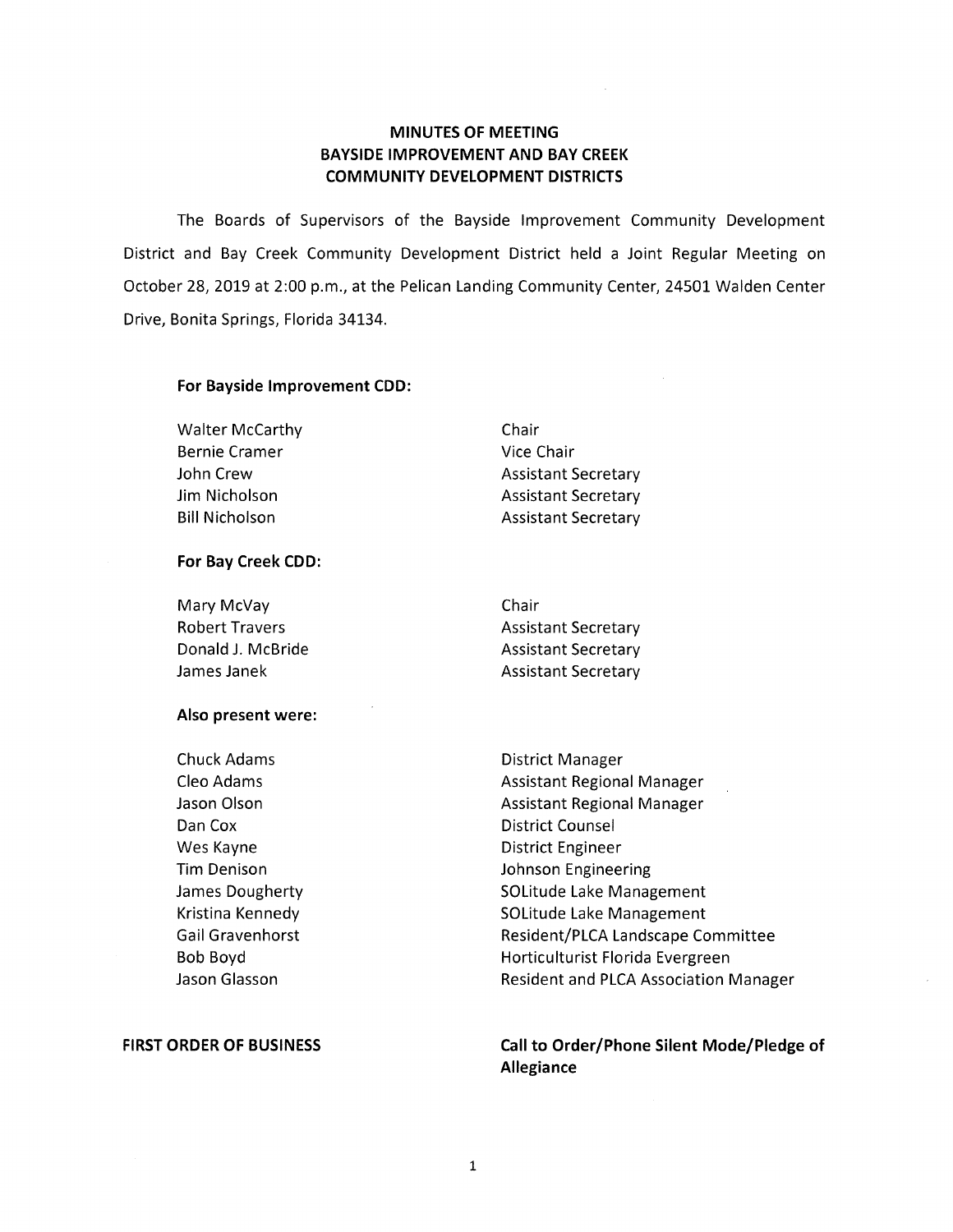Mr. McCarthy called the meeting to order at 2:00 p.m.

All present recited the Pledge of Allegiance.

### **SECOND ORDER OF BUSINESS Roll Call**

Mr. McCarthy asked Supervisors and Staff to state their names. For Bay Creek CDD, Supervisors Travers, Janek, McBride and McVay were present, in person. Supervisor Glueck was not present. For Bayside Improvement CDD, Supervisors Crew, Cramer, William Nicholson, Jim Nicholson and McCarthy were present, in person.

Mr. Cramer introduced Mr. Jason Glasson, the PLCA Association Manager.

Mr. Glasson stated that he has been the PLCA Association Manager for only two weeks, was still familiarizing himself with Pelican Landing and was looking forward to working with all Board Members. Previously, he worked as a licensed realtor, has a CAM license and worked for Allied Association Management for 13 years.

Mr. McCarthy asked about Mr. Glueck. Management would procure an appreciation plaque for Mr. Glueck.

Mr. McCarthy asked for the Ninth Order of Business to be addressed after the Fourteenth Order of Business, so that the reports could be presented all at once.

### **THIRD ORDER OF BUSINESS Public Comments: Agenda Items**

There being no public comments, the next item followed.

### **JOINT BOARD ITEMS**

## **FOURTH ORDER OF BUSINESS Staff Report: District Engineer: Barraco** & **Associates, Inc. [Both]**

Mr. Kayne presented the NPDES NS 4 Year 2 Annual Report. The report was consistent with previous reports except that it highlights the additional efforts taken by Bayside Improvement and Bay Creek CDDs to install the nano-bubbler systems.

Mr. Cramer asked where the 880 linear feet of roadway owned by the CDDs are located. Mr. Adams stated outside the gates; the north entry, the section that runs up Colony Boulevard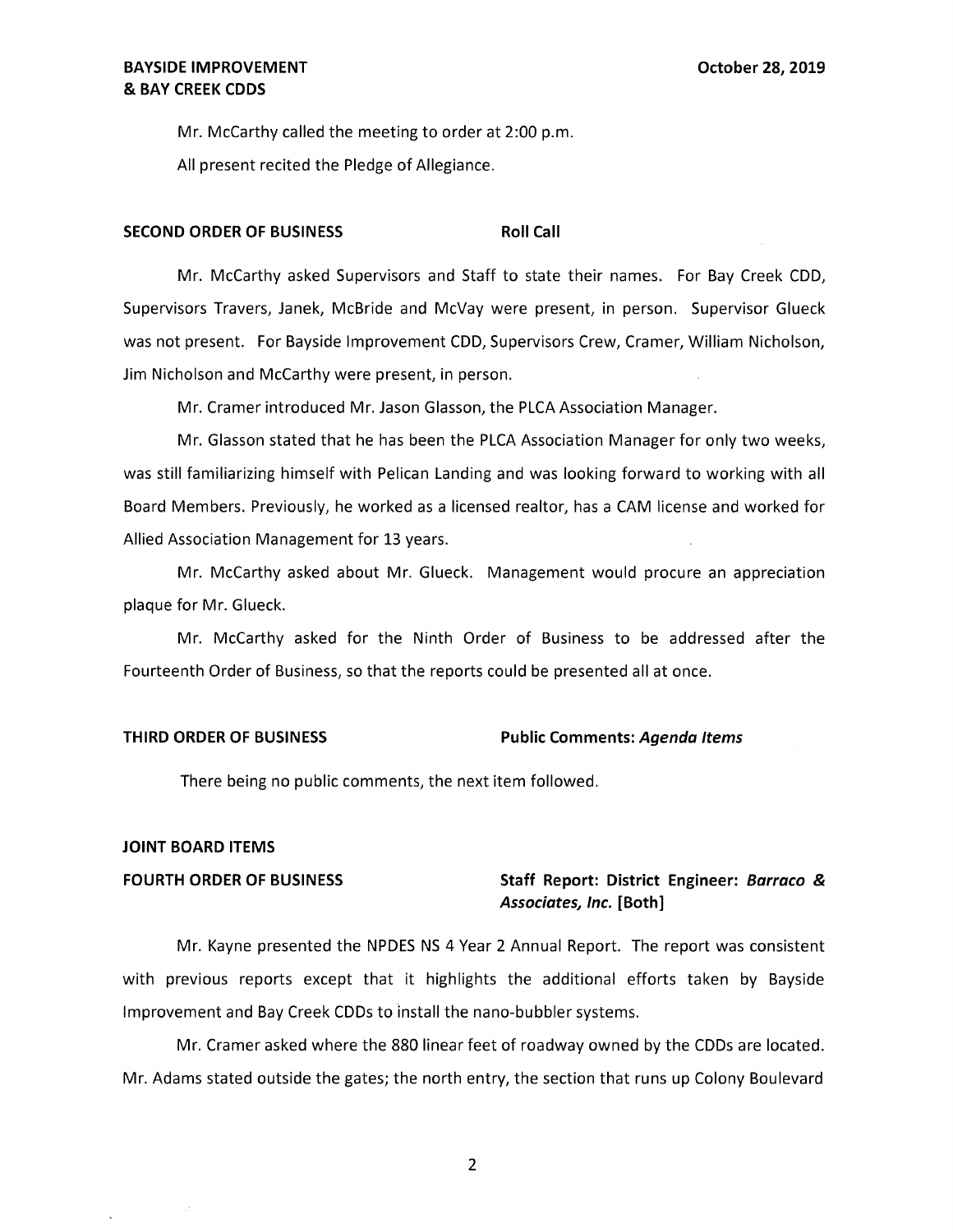to where the commercial property starts and a section that goes up to US 41. Mr. Cramer asked why the sluice gates were not mentioned in the identified highlights. Mr. Kayne stated those were more a function of flood control than water quality. Discussion ensued regarding the drainage systems, the 100-year rains, flood control and the perimeter berm. In response to a question about drainage, Mr. Kayne stated that the ultimate limitation is the discharge; the discharge is restricted and the CDDs are fortunate to have the sluice gates, which help discharge more rapidly in the basin. The remainder of the system was operating very well. As requested, Mr. Kayne stated that he would include a location map with the report.

**FIFTH ORDER OF BUSINESS Consideration of Annual Report Form for Individual NPDES Permits** 

Mr. McCarthy presented the Annual Report form for NPDES Permits.

**On MOTION for Bay Creek by Mr. Travers and seconded by Mr. Janek, with all in favor, the Annual Report Form for Individual NPDES Permits, as amended to include a location map, was approved.** 

**On MOTION for Bayside by Mr. Cramer, and seconded by Mr. Jim Nicholson, with all in favor, the Annual Report Form for Individual NPDES Permits, as amended to include a location map, was approved.** 

**SIXTH ORDER OF BUSINESS Consideration of 2019 Water Quality Monitoring Report** 

Mr. Denison presented the 2019 Water Quality Monitoring Report, including test results, laboratory reports, photographs and conclusions.

Discussion ensued regarding Pond D-13, the water quality results, drainage and clogged drains. Mr. Denison recommended continuing to monitor the lakes and staying proactive on what is actually flowing from them.

**SEVENTH ORDER OF BUSINESS Consideration of 2019 Annual Sediment Quality Monitoring Report**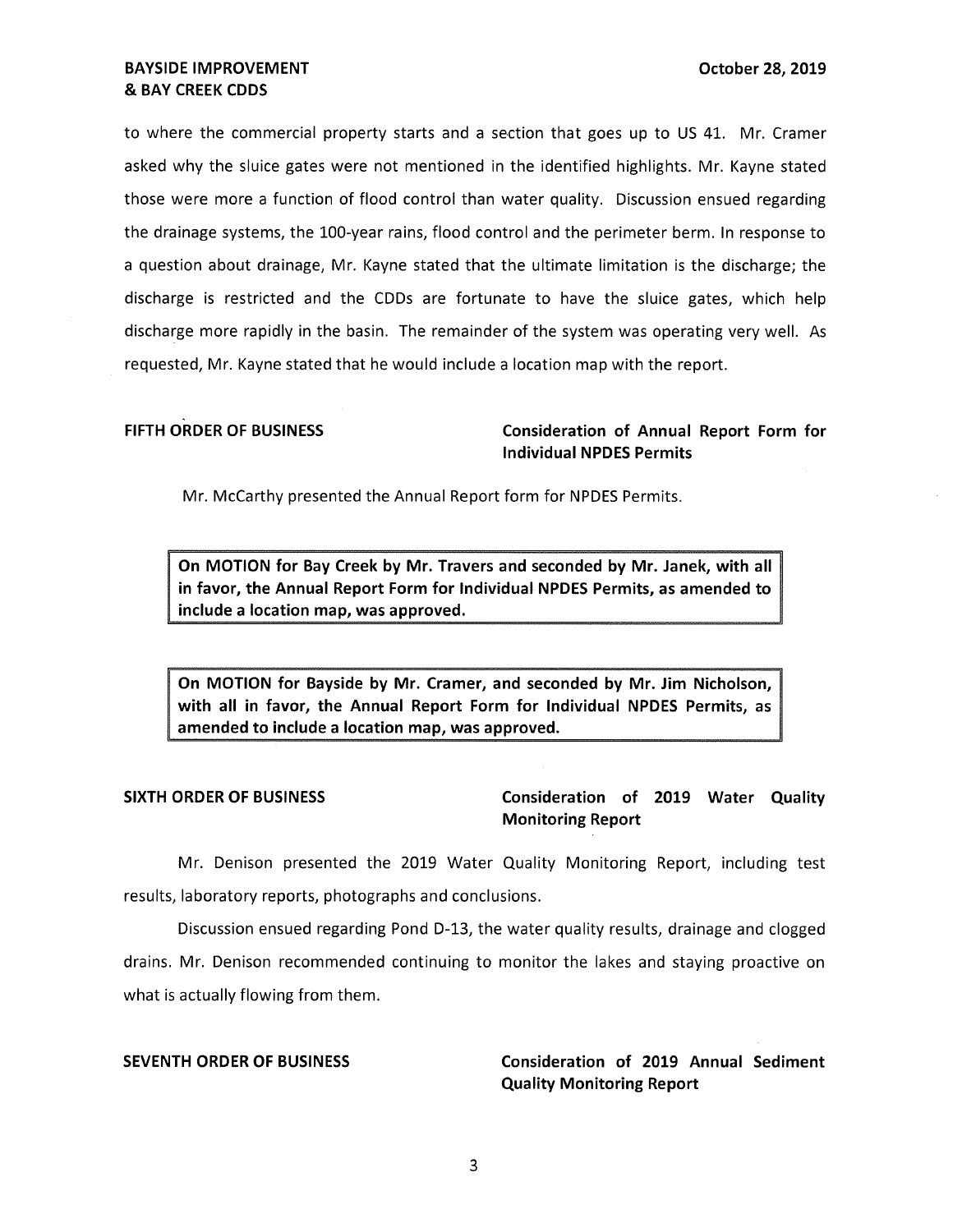# **BAYSIDE IMPROVEMENT CONSUMING THE OCTOBER 1999 IN A POST OCTOBER 2019** & **BAY CREEK CDDS**

Mr. Denison presented the 2019 Annual Sediment Quality Monitoring Report. He discussed the purpose, scope of work, methodology results and conclusions.

Discussion ensued regarding the elevated muck readings in Lakes A-16 and A-2, oxygenation and the aerators. Mr. McCarthy expressed concern about high concentrations of nitrogen and phosphorous in the lakes, which was not good. He felt that the only way to solve the problem would be to start introducing nitrogen and phosphorous into the surface water management system, which is the partial responsibility of individual property owners, HOAs and the golf courses; most of the damage was alleged to have come from fertilizers introduced into the soil by the golf courses. Mrs. Adams stated that the golf course can fertilize as much as it wants; it is held to a different standard.

## **EIGHTH ORDER OF BUSINESS Consideration of Award of Contract** - **Wetland Maintenance**

Mrs. Adams presented the Award of Contract Memorandum for Wetland Maintenance. Since the current EarthBalance contract expired on September 30, 2019, Staff publicized a Request for Proposals (RFP). Four companies submitted bid packages. She reviewed the financial tabulation and discussion ensued regarding EarthBalance's failure to maintain certain areas, an article on Brazilian peppers and the budgeted amount for the services.

**On MOTION for Bay Creek by Mr. Janek and seconded by Mr. Travers, with all in favor, awarding the Wetland Maintenance contract to EarthBalance, in the amount of \$[54,609.72](https://54,609.72) for a two-year period, was approved.** 

**On MOTION for Bayside by Mr. Jim Nicholson, and seconded by Mr. Bill Nicholson, with all in favor, awarding the Wetland Maintenance contract to EarthBalance, in the amount of \$[54,609.72](https://54,609.72) for a two-year period, was approved.** 

**NINTH ORDER OF BUSINESS Consideration of Resolutions Relating to the Amendment of the Annual Budgets for the Fiscal Year Beginning October 1, 2018 and Ending September 30, 2019**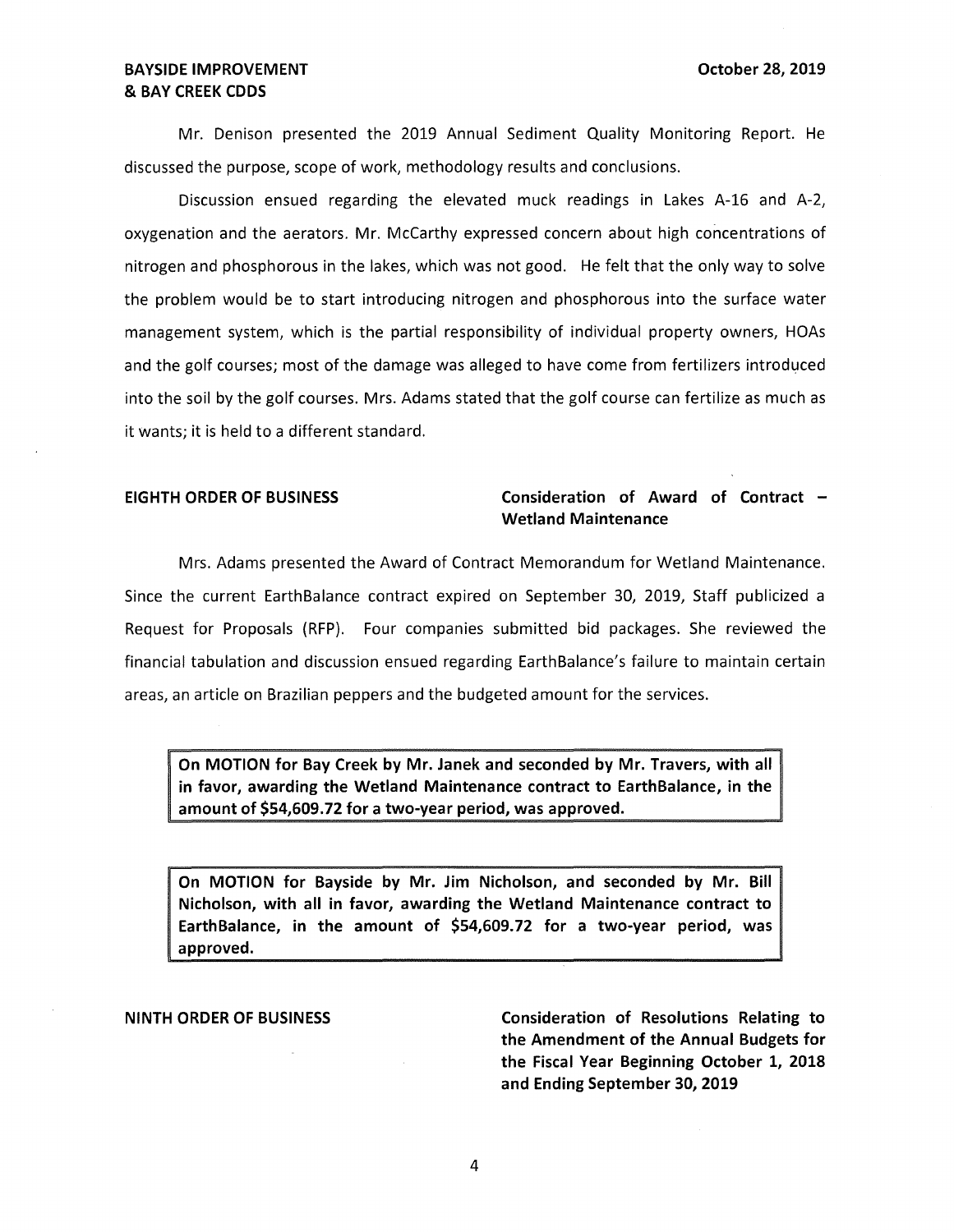This item was presented following the Fourteenth Order of Business.

# **TENTH ORDER OF BUSINESS Lake Maintenance Report: SOLitude Lake Management [Both]**

Mr. Dougherty presented the October 2019 Monthly Report and reported that a fish kill occurred by Southbridge. Mr. Travers noted considerable debris in the lake near the cart path. Mr. Dougherty would make sure the debris gets picked up.

### **ELEVENTTH ORDER OF BUSINESS PLCA Landscape Committee Report**

Ms. Gail Gravenhorst, resident and PLCA Landscape Committee Member, reported the following:

► Bay Creek roundabout was recently cleared. Once the area dries out from the recent rains, equipment would be brought in and, upon completion of stump removal, O'Donnell would excavate.

 $\triangleright$  The architect redesigned/reset the type of materials that would be installed in the center island and altered the grasses so they can be sustained with the amount of water retained in the island; this would increase the ledge at the top so the slope would facilitate better drainage.

 $\triangleright$  The current Landscape Architect had a good understanding of the pending projects.

► The Committee conferred with Mr. Gary McKinney, of Bay Creek, regarding the perimeter island in front of Bay Creek to be incorporated in the design; he was interested in cooperating with the design and would present it to his Board.

 $\triangleright$  Mr. Kemp and Mr. Kucera had not obtained irrigation plans for the circle for after the plants are installed but the intent was to install the basic lines as soon as the soil is prepared.

► Upon completion of the perimeter area, the Committee would consider installing sculptures of birds indigenous to Pelican Landing. The goal was to create a man-made natural area.

 $\triangleright$  A pergola was also under consideration.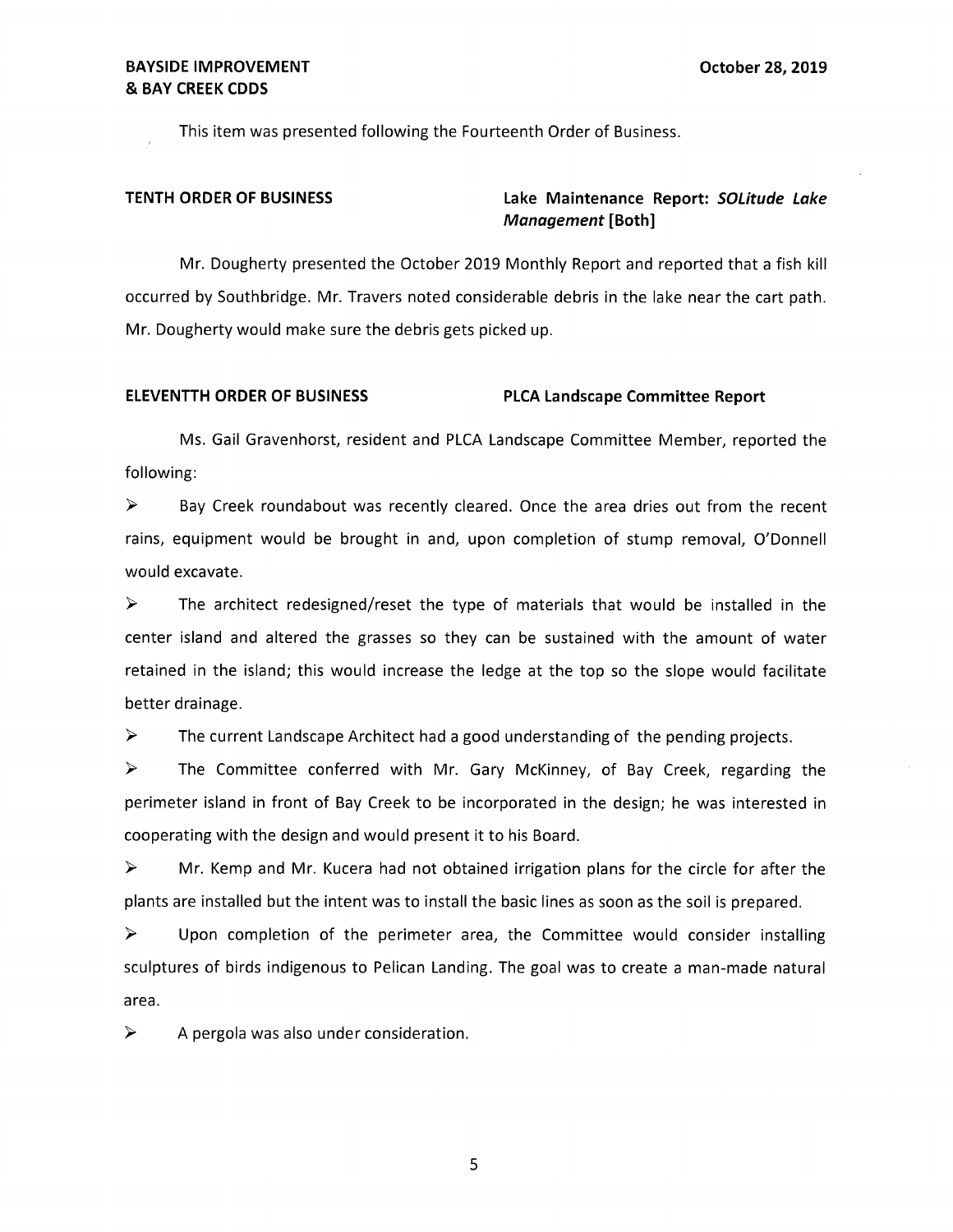Ms. Gravenhorst responded to questions about the Landscape Architect's plans related to the triangle, vegetation removal and grass height. Ms McVay voiced her concern about potential car accidents if the grass is 3' high and asked for the Architect's plan for the islands prior to her HOA meeting. Mr. Bill Nicholson asked about the landscape agreement and the status of the third-party bids for landscaping. He asked for the distribution email list to be updated. Mr. Adams stated that the landscape agreement rolled over, as an automatic renewal; he would ensure that the email list was updated. Mr. Gleason stated, so far, only one proposal was submitted. Mr. Adams would confer with the administrator. Mr. Cramer stated that he had an issue with the lack of progress with landscape agreement and suggested working with the PLCA to finalize the agreement. Mr. McCarthy stated that, at the previous PLCA Board of Directors meeting, the determination was that Mr. Cox would re-draft the agreement, which he did and presented; the CDDs have acted in the best faith. Ms. McVay noted a great deal of cooperation between the CDDs' Staff, members of The Colony and the landscapers; the Boards made a number of landscaping requests, which were accomplished, and she felt that, upon their return, residents that were away would be very pleased with the changes. Mr. Bill Nicholson stated that bids are being collected by the PLCA, at a net cost to the community, and Board Members need to be prepared to question how much the budget will be affected if the landscaping in Phase 1 is outsourced. Mr. Crew asked if the PLCA was bidding out COD-owned property that they are responsible for managing or if the CDDs would manage their own properties and PLCA would manage their common property. He requested a financial analysis from Staff for outsourcing Phase 1 landscaping, prior to the next meeting, and for The Colony, after the holidays.

**On MOTION for Bay Creek by Mr. Janek and seconded by Mr. McBride, with all in favor, authorizing Staff to prepare a financial analysis to determine how much the budget would be reduced by, if Phase I landscaping is outsourced, for Board review prior to the next meeting, was approved.**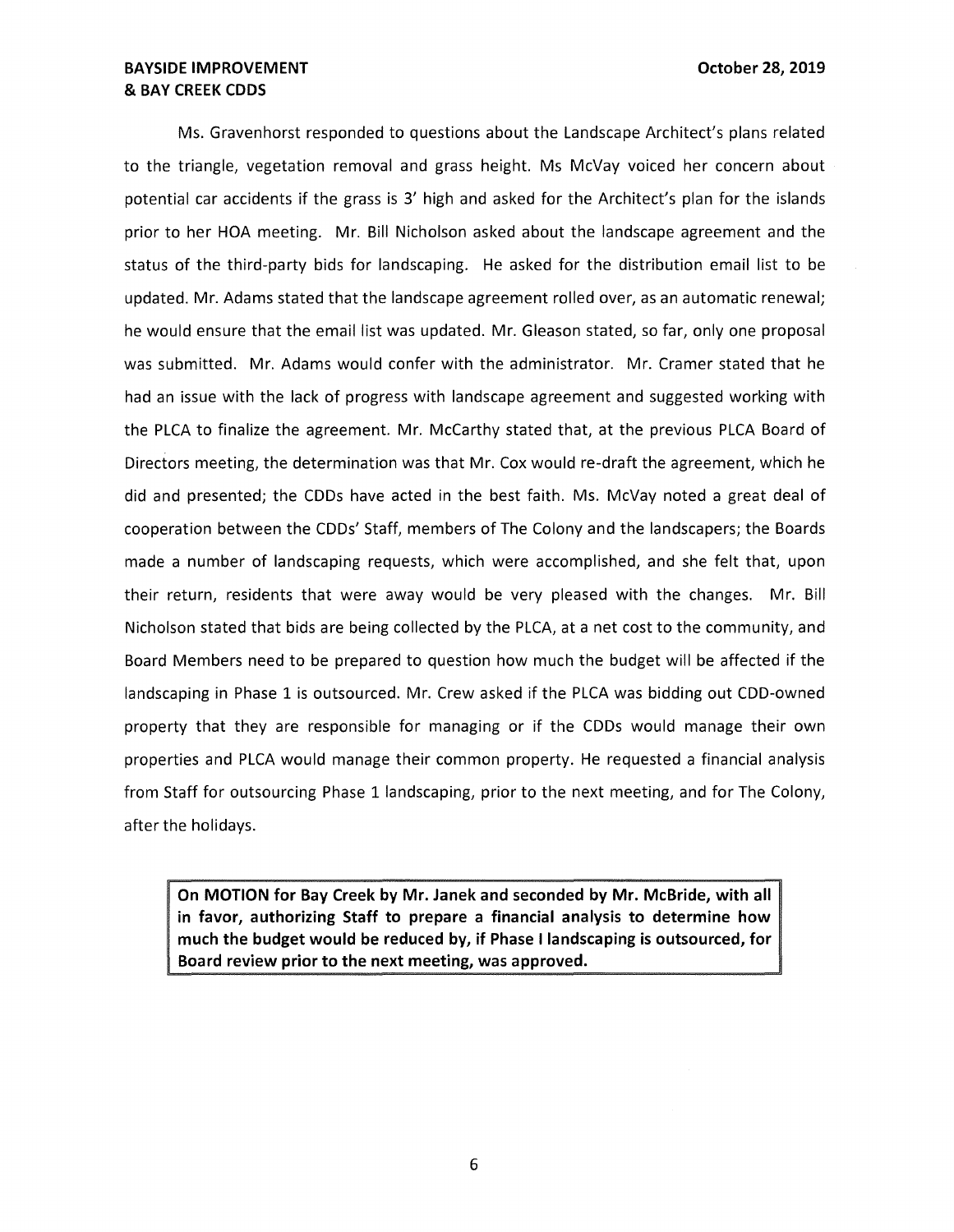**On MOTION for Bayside by Mr. Bill Nicholson and seconded by Mr. Jim Nicholson, with all in favor, authorizing Staff to prepare a financial analysis to determine how much the budget would be reduced by, if Phase** I **landscaping is outsourced, for review prior to the next meeting, was approved.** 

**On MOTION for Bay Creek by Mr. Travers and seconded by Mr. Janek, with all in favor, authorizing Staff to prepare a financial analysis to determine how much the budget would be reduced by, if landscaping is outsourced in The Colony, for review after the holidays, was approved.** 

**On MOTION for Bayside by Mr. Bill Nicholson and seconded by Mr. Crew, with all in favor, authorizing Staff to prepare a financial analysis to determine how much the budget would be reduced by, if landscaping is outsourced in The Colony, for review after the holidays, was approved.** 

Mr. McCarthy stated that he did not understand why sod was being installed in the area where the Indian Hawthorns were removed and voiced his opinion that it was a bad decision.

# **TWELFTH ORDER OF BUSINESS Colony Landscape Committee Report**

Ms Gravenhorst stated that The Colony had two meetings with the CDDs and there were more positive responses from returning snowbirds. Currently, there were three projects on board from the Landscape Architect. The Committee agreed to ask for funding from the new Colony Board, after turnover. The Colony would have a turnover on November 20<sup>th</sup> and, with that, there would be a new budget and the Board would be asked to fund the three pending projects. Discussion ensued regarding plantings, irrigation and Board Member attendance at an upcoming meeting wherein Ms. Amy Quaremba would make a presentation.

# **THIRTEENTH ORDER OF BUSINESS Landscape Maintenance Activities Update and Report**

Mr. Adams discussed the real need for him to focus on the operations and determine how the CDDs could better utilize resources and have better efficiency. He met with Staff and,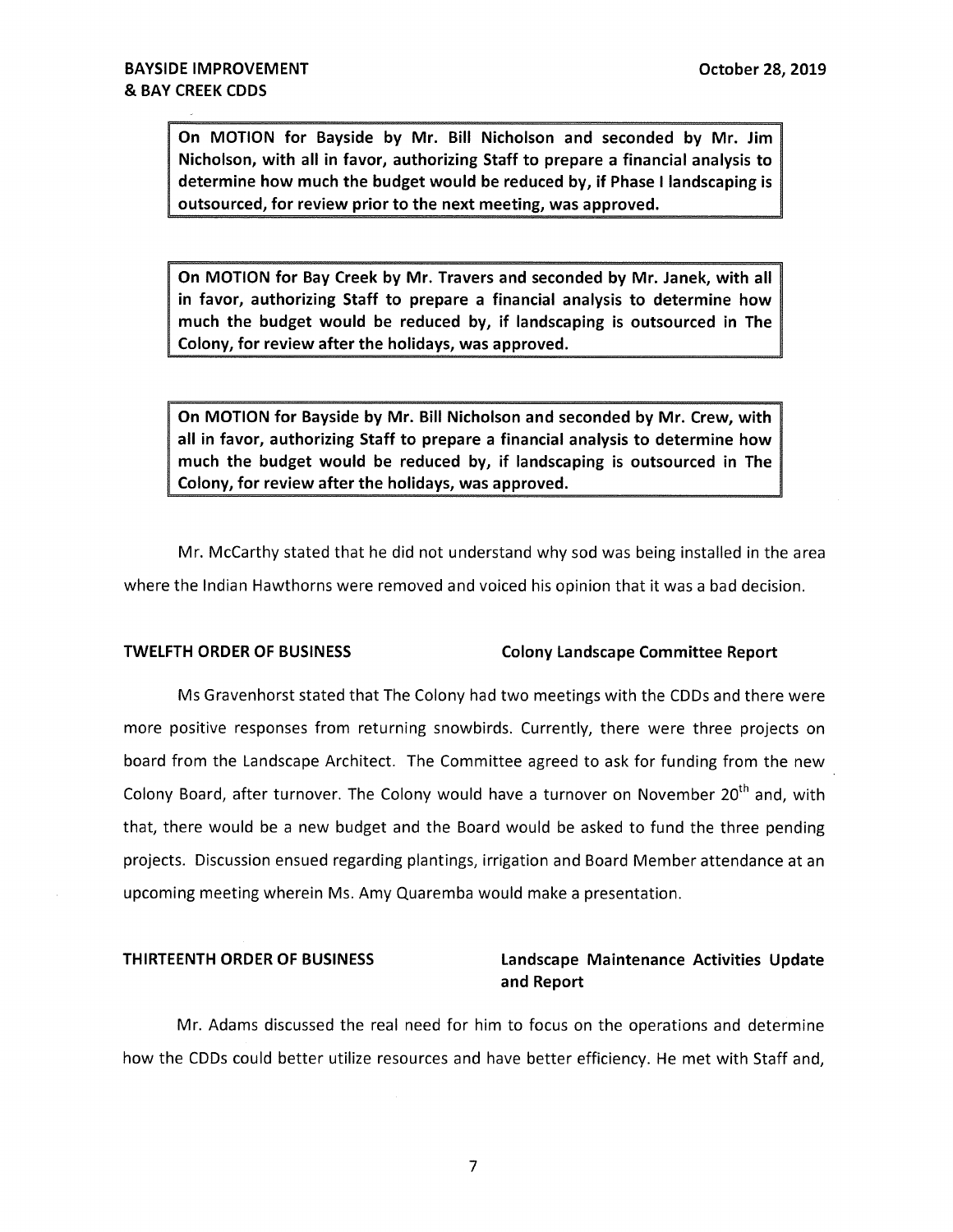together, identified a plan for routine maintenance. He explained the four week schedule for The Colony and Phase 1 and discussed the November flower rotation, entrances and high profile areas inside and outside The Colonies, work being completed on the spine road that leads to Coconut Road, etc. Ms. McVay stated that it had been six months since the bushes on Pelican Nest Drive, west of the bridge, were trimmed and some branches were 3' taller than the rest. Mr. Adams stated that work crews were tending to that particular area.

# **FOURTEENTH ORDER OF BUSINESS Continued Discussion/Update: City of Bonita Springs Storm Water Utility Fees**

This item was not addressed.

Consideration of Resolutions Relating to the Amendment of the Annual Budgets for **the Fiscal Year Beginning October 1, 2018 and Ending September 30, 2019 This item, previously the Ninth Order of Business, was presented out of order.** 

Mr. Adams stated that, due mainly to overages in landscaping personnel and in the contingency, the appropriation levels for the Fiscal Year 2019 budget were exceeded and funds should be rolled up from surplus fund balance to offset the over budget expenditures to avoid an audit finding. There were some overages in the Enterprise fund, which did not require a budget amendment; Management captured the transfer out of \$67,000 that was received after the start of Fiscal Year 2019 into the District's uninsured assets fund.

Mr. McCarthy felt that something was amiss on the assessment levy net and that the Boards and Staff should figure out why there was an overrun every year, as it did not make sense. In his opinion, this was unacceptable and stated that the Boards and Staff should make an effort to be more vigilant to ensure that there would not be a need for a budget amendment in the next fiscal year. Ms. McVay asked how long it had been since there was a sizeable increase in assessments. Mr. Adams replied that there was a sizable increase in 2018.

**A. Resolution 2020-01, Bayside Improvement Community Development District**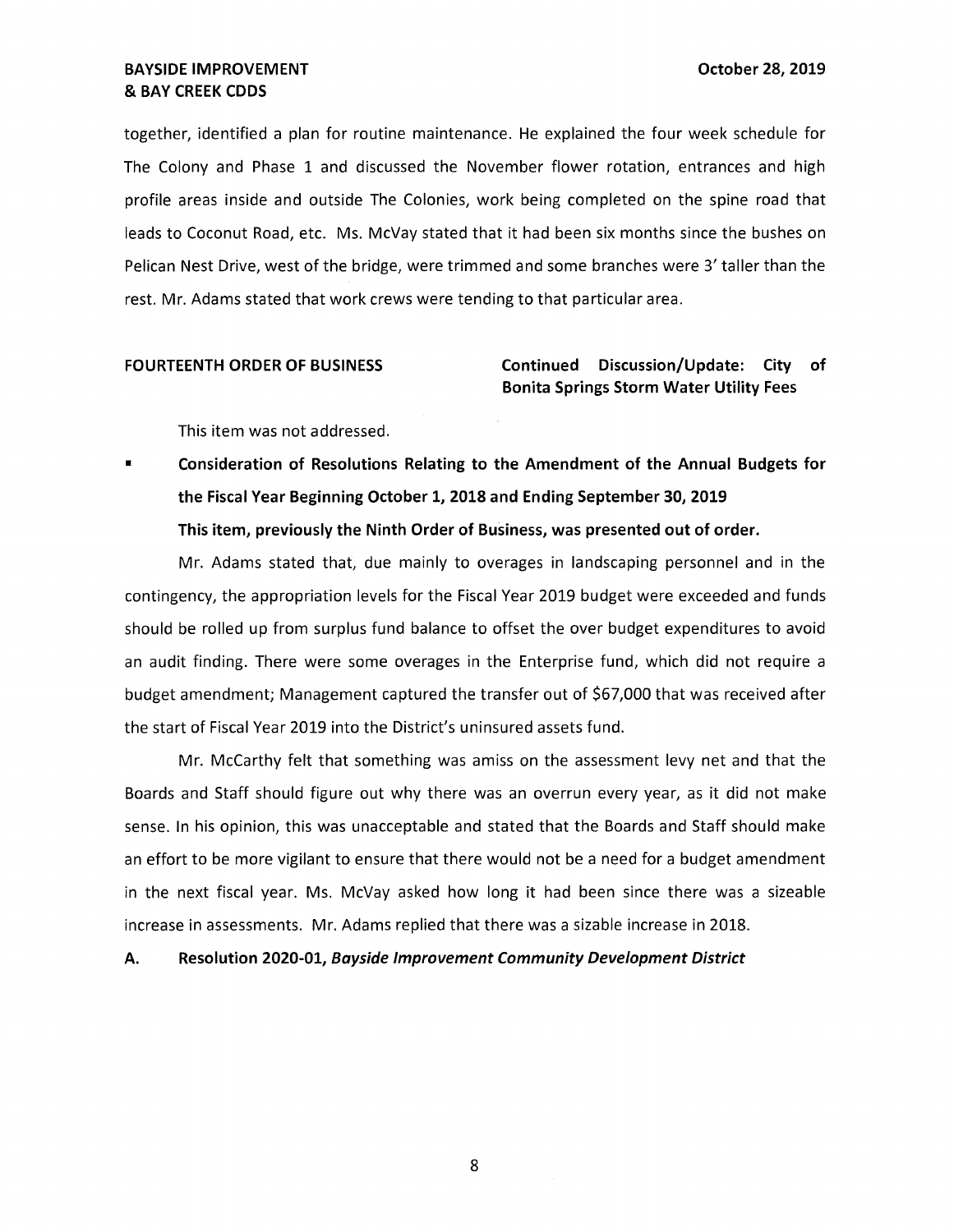On MOTION for Bayside by Mr. Crew and seconded by Mr. Bill Nicholson, with all in favor, Resolution 2020-01, Relating to the Amendment of the Annual Budgets for Fiscal Year Beginning October 1, 2018 and Ending September 30, 2019, was adopted.

B. Resolution 2020-01, Bay Creek Community Development District

On MOTION for Bay Creek by Mr. McBride and seconded by Mr. Travers, with all in favor, Resolution 2020-01, Relating to the Amendment of the Annual Budgets for Fiscal Year Beginning October 1, 2018 and Ending September 30, 2019, was adopted.

Mr. Boyd exited the meeting.

## FIFTEENTH ORDER OF BUSINESS **IFILITEENTH** ORDER OF BUSINESS

- A. High User
	- i. Bayside Improvement COD
	- ii. Bay Creek CDD
- B. Penalty Usage Summary
	- i. Bayside Improvement CDD
	- ii. Bay Creek COD
- C. Zero Consumption
	- i. Bayside Improvement CDD
	- ii. Bay Creek CDD

These reports were included for informational purposes.

A Board Member noted three residents in Blue Sage went over by \$300 each; he would contact those individuals.

# SIXTEENTH ORDER OF BUSINESS Acceptance of Unaudited Financial Statements as of September 30, 2019

Mr. McCarthy presented the Unaudited Financial Statements as of September 30, 2019. The financials were accepted.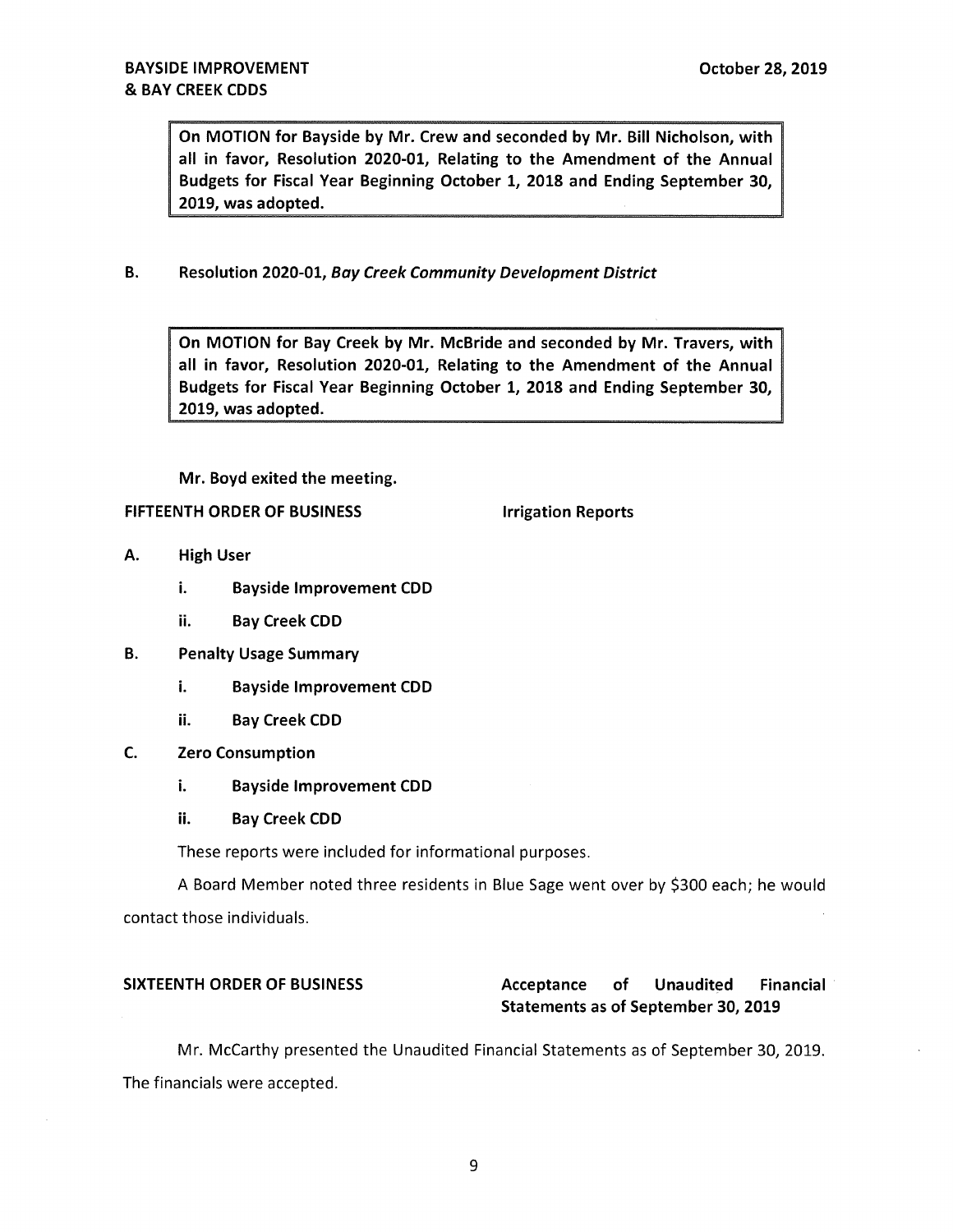# **SEVENTEENTH ORDER OF BUSINESS Approval of September 23, 2019 Joint Regular Meeting Minutes [Both]**

Mr. McCarthy presented the September 23, 2019 Joint Regular Meeting Minutes.

**On MOTION for Bayside by Mr. Jim Nicholson, and seconded by Mr. Cramer, with all in favor, the September 23, 2019 Joint Regular Meeting Minutes, as amended to include any edits provided to District Management, were approved.** 

**On MOTION for Bay Creek by Mr. Janek and seconded by Mr. Travers, with all in favor, the September 23, 2019 Joint Regular Meeting Minutes, as amended to include any edits provided to District Management, were approved.** 

### **EIGHTEENTH ORDER OF BUSINESS** Action Items (Both)

Mrs. Adams requested permission to review and correct the Action Items offline. A Board Member asked if the Action Items could be reviewed by exceptions, going forward, led by either Mr. or Mrs. Adams.

### **NINETEENTH ORDER OF BUSINESS Old Business (Both)**

Mr. McCarthy stated that the acceptance of North Commons Drive by the Village of Estero was moving forward at glacial speed and part of the agreement by WCI, in order to get it accepted, was that they must bring it up to the Village's standards, part of which included repairs to the wall. He felt that the CDDs should hold firm to the position of assuming a section and completing the maintenance.

### **TWENTIETH ORDER OF BUSINESS Staff Reports (Both)**

### **A. District Counsel: Dan Cox, Esq.**

Mr. Cox reported the following:

► A lawsuit was filed against the City of Bonita Springs, on behalf of the CDDs, to preserve the CDDs' rights to challenge within the period of time dictated by the Ordinance.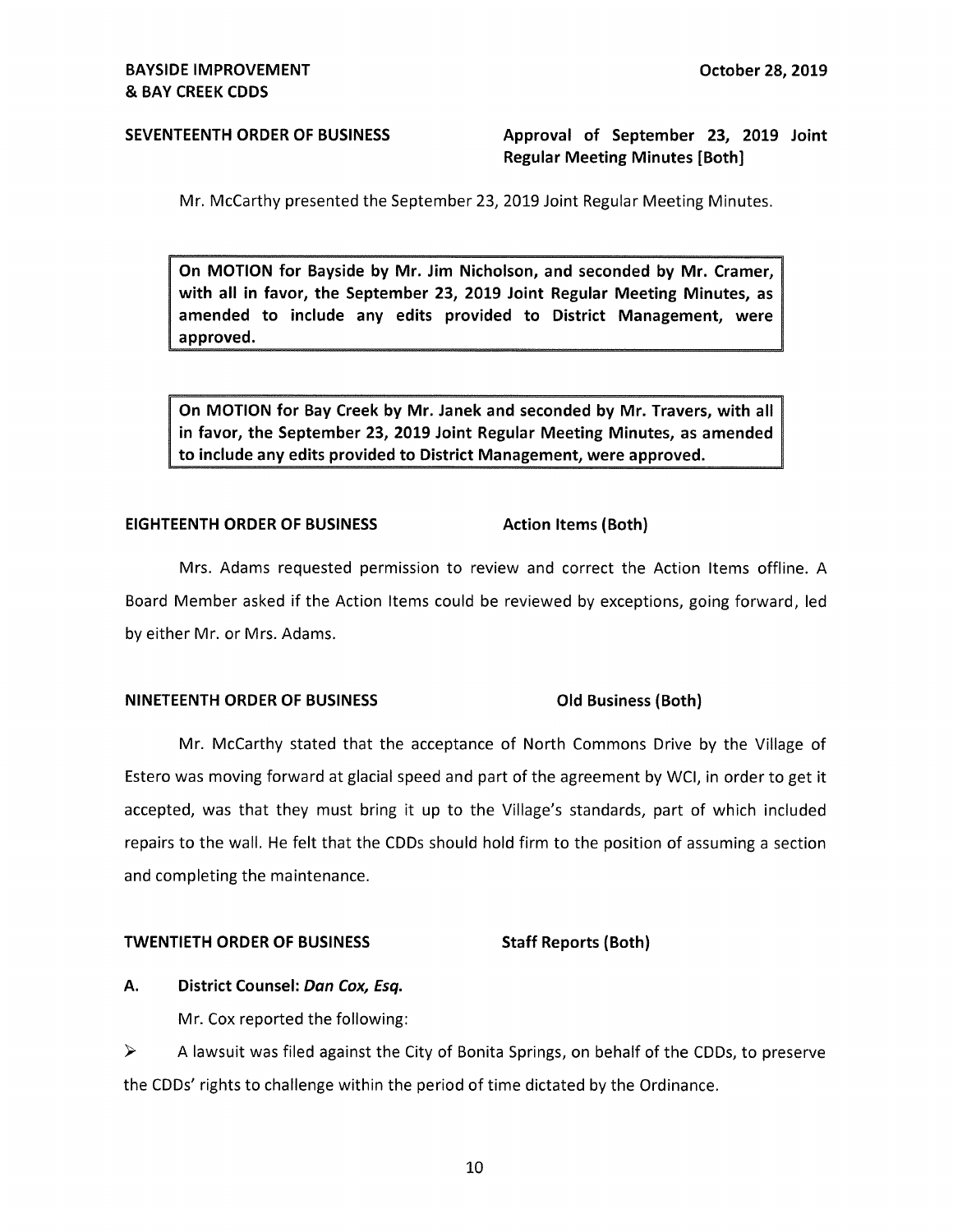# **BAYSIDE IMPROVEMENT CONSUMERT CONSUMING A SET OCTOBER 28, 2019** & **BAY CREEK CODS**

► The City definitely recognized that the CDDs need a much bigger discount than 50% and was being more cooperative than litigious.

Mr. McCarthy stated the suit was filed in his and Mr. Janek's names. Mr. Cox stated that, in order to proceed with the litigation, the Boards would need the PLCA's cooperation. Currently, the City Attorney was being very cooperative. The City must have communicated that a solution must be found to make everybody happy. Mr. Cramer wondered if Councilwoman Quaremba would broach this topic when she attends the PLCA meeting. Mr. Cox doubted that she would; he hoped that Board Members would be discreet on the topic as well.

## **B. District Manager: Wrathell, Hunt and Associates, LLC**

### **i. Monthly Status Report: Field Operations**

The October 28, 2019 Monthly Status Report was included for informational purposes.

Mr. Adams called attention to the Key Objectives for 2020 handout, stated that several items on the list are ongoing, asked Board Members to forward all modifications to Management, so that a more formalized version could be presented at the next meeting. Mr. Bill Nicholson stated that he liked the approach but it was necessary for Staff to consider how they would know the items on the list were accomplished, to assess how well the objectives were met in one year.

# **ii. NEXT MEETING: December 2, 2019 at 2:00 P.M.**

Mr. McCarthy asked why the October  $7<sup>th</sup>$  tour with the PLCA was cancelled and requested replacement of the dead palms on Walden Center Drive. Mr. Adams stated that Ms. Gravenhorst cancelled the tour due to lack of a quorum.

Mr. Bill Nicholson asked when the asset maps would be completed. Mrs. Adams stated that the maps should be ready by February.

### o **QUORUM CHECK- BAYSIDE IMPROVEMENT COD**

Supervisors Crew, Jim Nicholson, McCarthy and Bill Nicholson confirmed their attendance at the December 2, 2019 meeting.

### o **QUORUM CHECK - BAY CREEK COD**

Supervisors McBride, Travers, Janek and McVay confirmed their attendance at the December 2, 2019 meeting.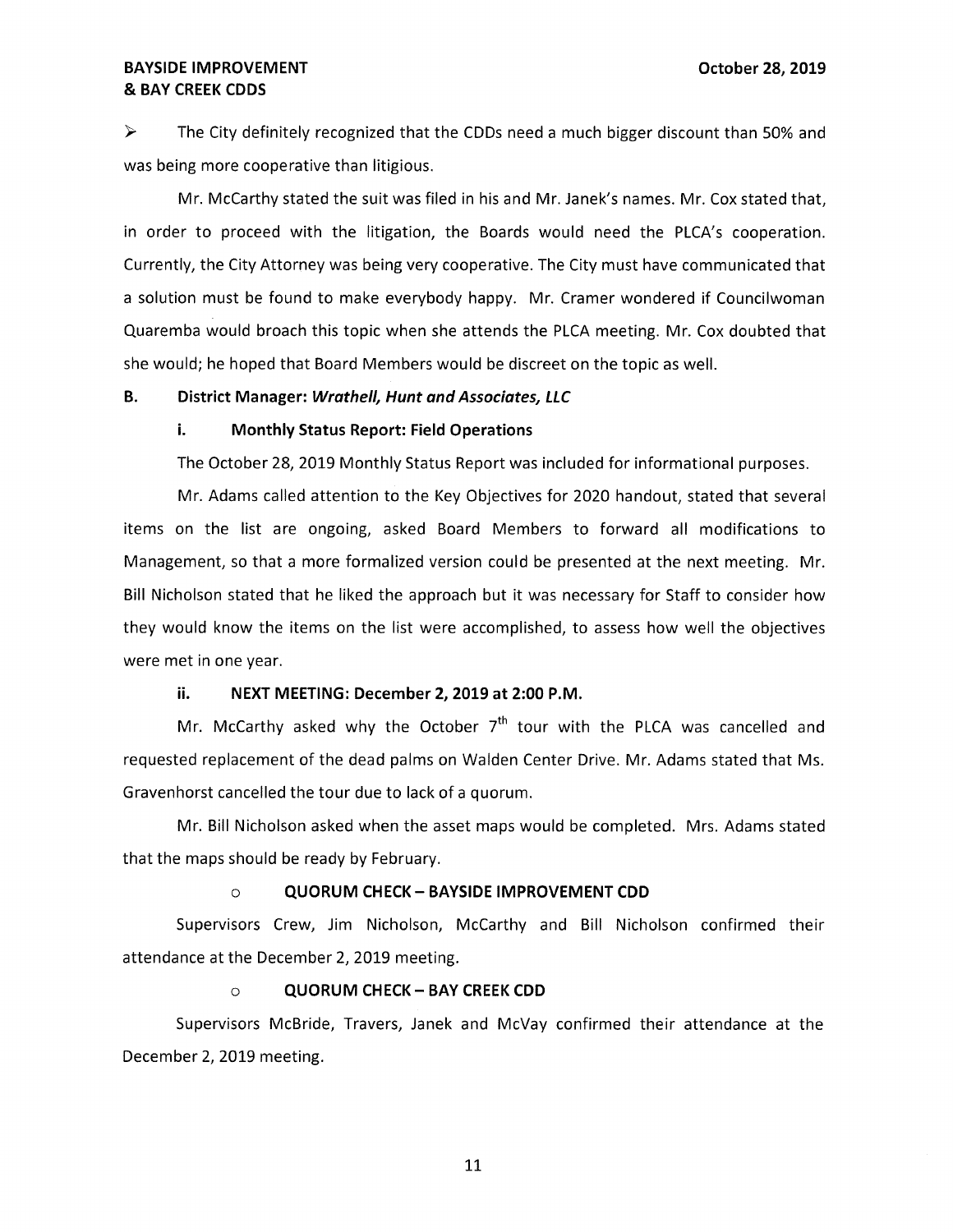### TWENTY-FIRST ORDER OF BUSINESS Supervisors' Requests

Ms. McVay requested removal of the exotics near the little bridge at Bay Creek.

Mr. Bill Nicholson asked for Board Members to be copied whenever there are external communications.

Mr. Jim Nicholson asked if it was possible to install stop signs on the cart path, where The Colony entrance and exit intersects with the bike path, if there was a warranty on the Sabal palms on Walden Center Drive and inquired about the flower selections. Discussion ensued regarding the plantings, the PLCA, the Landscape Architect and the budget.

Mr. Crew requested trimming of the Cocoplum at Heron Point Court and Pennyroyal and more mitigation of the hedge at Bay Cedar adjacent to Spring Creek. He stated that he conducted an informal survey of the property line of T-1 Spring Creek, at Southbridge, and found three or four Brazilian Pepper trees and asked if the Boards would consider sharing the cost of a formal survey. Discussion ensued.

Mr. McCarthy asked about the sod replacement projects in the main entrance ways. Discussion ensued regarding sod costs and synthetic turf.

### **TWENTY-SECOND ORDER OF BUSINESS Public Comments: Non-Agenda Items**

The being no public comments, the next item followed.

### **TWENTY-THIRD ORDER OF BUSINESS Adjournment (Bayside Improvement CDD)**

There being nothing further to discuss, the Bayside COD meeting adjourned at 4:39 p.m.

### **BAY CREEK ITEMS**

**TWENTY-FOURTH ORDER OF BUSINESS Discussion: Proposed Irrigation Rate Increase and Authorization to Set Public Hearing to Adopt New Rates at December 2, 2019 Meeting**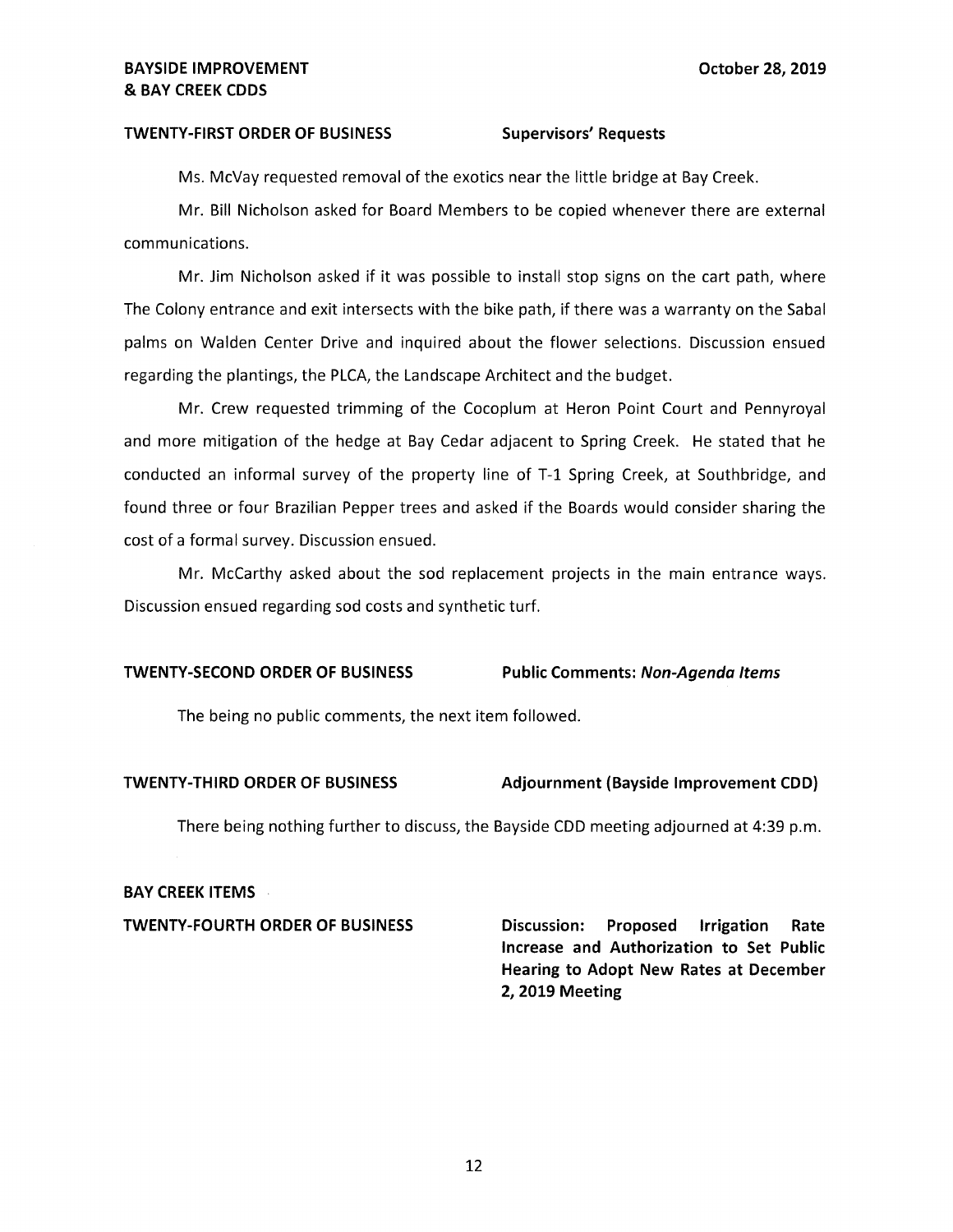# **BAYSIDE IMPROVEMENT CONSUMERT CONSUMING A SET OCTOBER 28, 2019** & **BAY CREEK CODS**

Mr. Adams presented a Rate Analysis for Bay Creek CDD, dated October 2019. He responded to questions regarding the rate increase, reclaimed well and effluent water and the golf course pump stations.

**On MOTION for Bay Creek by Mr. Janek and seconded by Mr. McBride, with all in favor, authorizing Staff to advertize for a public hearing and Rule Making at the December 2, 2019 meeting to effectuate the irrigation rate increase in Bay Creek, was approved.** 

# **TWENTY-FIFTH ORDER OF BUSINESS** Adjournment (Bay Creek CDD)

There being nothing furthers to discuss, the meeting adjourned at 4:49 p.m.

# [SIGNATURES APPEAR ON THE FOLLOWING PAGE]